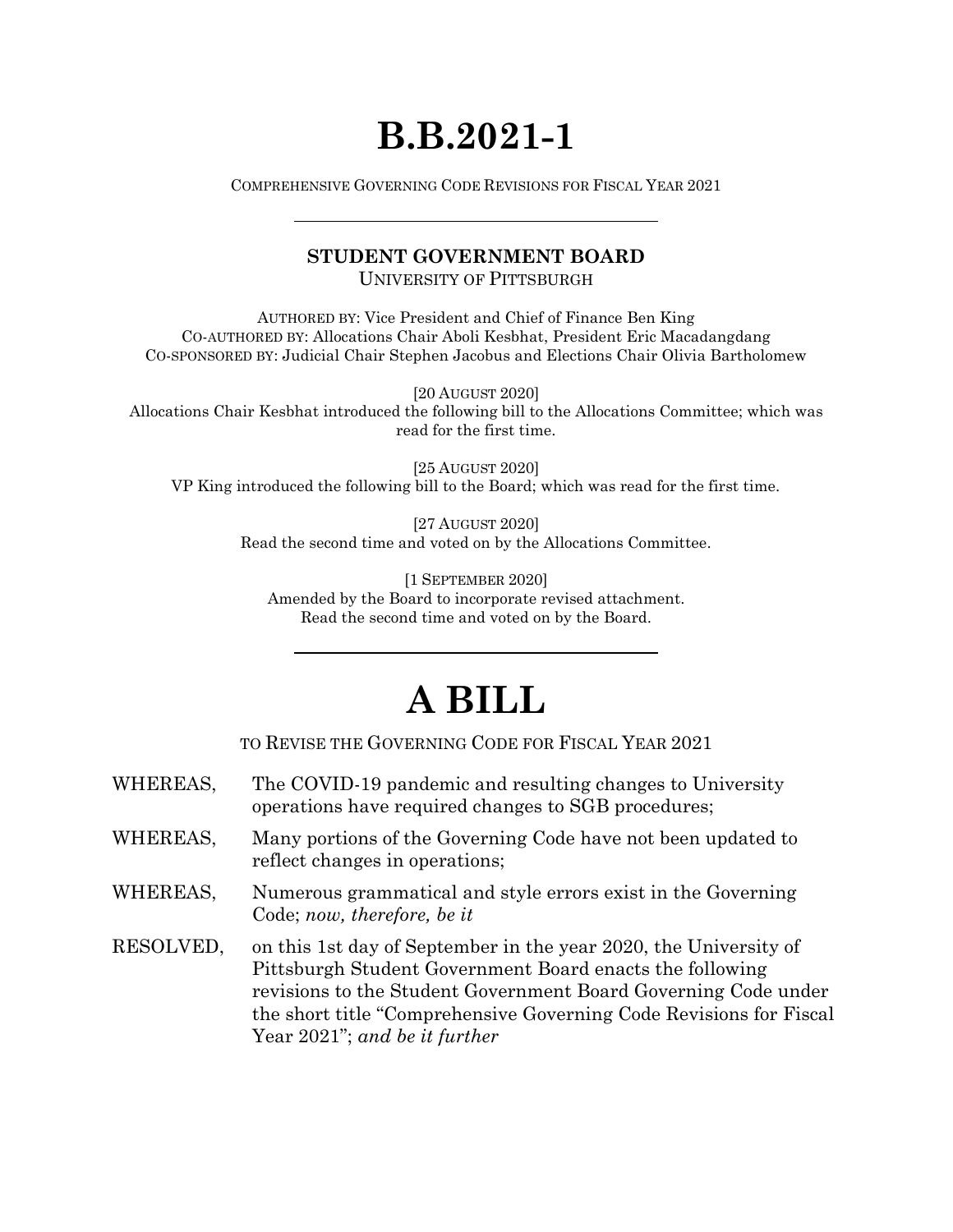| RESOLVED, | that the Student Government Board adopts the text of the attached<br>document as the authoritative version of Governing Code pursuant<br>to Item 1.2.3.3.A, B, and D; and be it further |
|-----------|-----------------------------------------------------------------------------------------------------------------------------------------------------------------------------------------|
| RESOLVED, | that the Allocations Committee adopts the text of Title 3 Articles 1<br>and 3 as the committee by laws pursuant to Item 1.2.3.3.C; and be it<br>finally                                 |
| RESOLVED, | that this resolution shall be effective immediately upon adoption<br>and shall reflect the changes shown in the attached document.                                                      |
| ADOPTED:  | this 1 <sup>st</sup> day of September 2021 by a vote of 8 for, 0 against, and 0<br>abstentions.                                                                                         |

Eric Macadangdang, President University of Pittsburgh Student Government Board